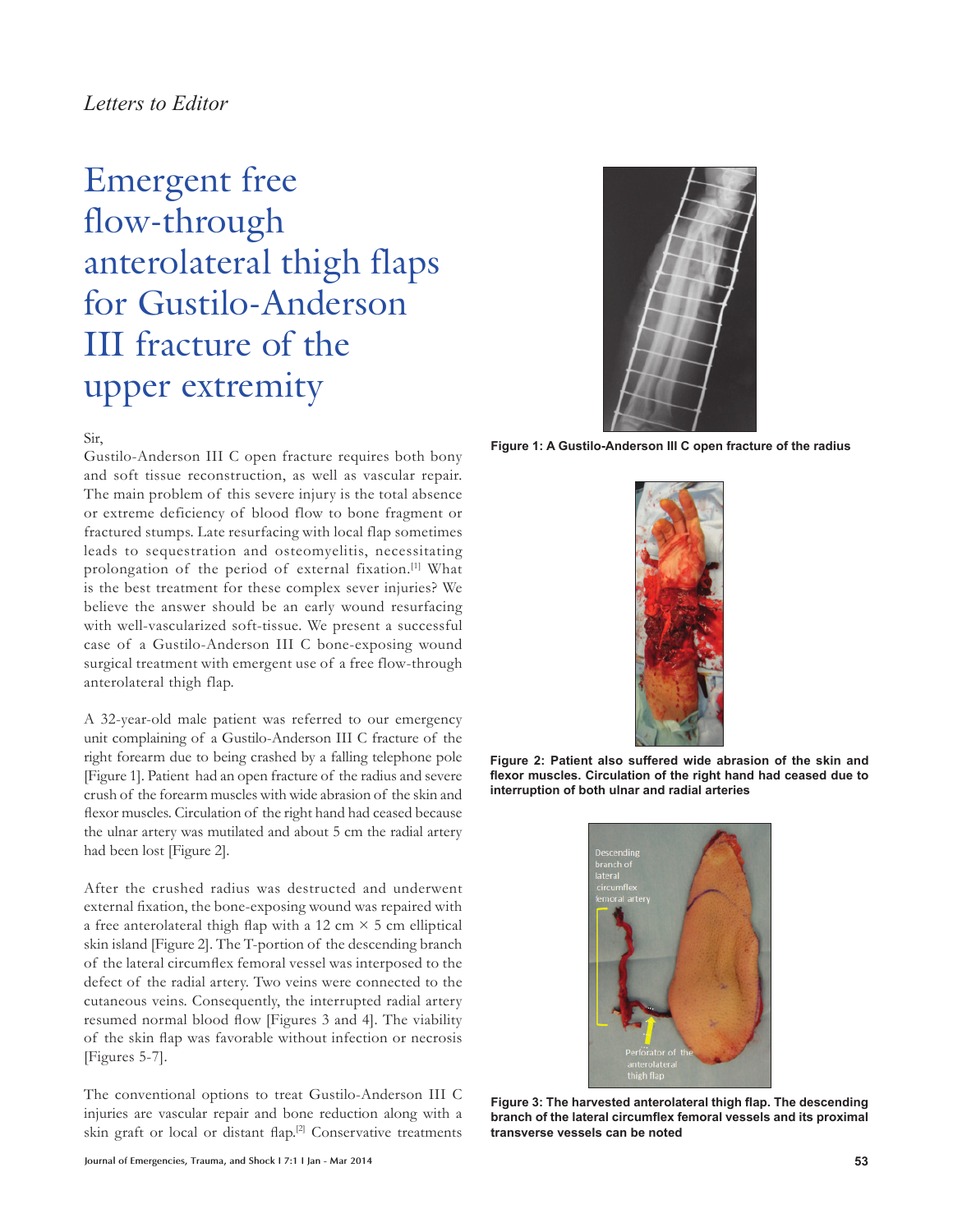Letters to Editor



Figure 4: Illustration of transferred anterolateral thigh flap, which shows the descending branch of the lateral circumflex femoral **vessel was interposed to the defect of the radial artery**



**Figure 6: View of the reconstructed forearm 3 months after surgery. The patient resumed the pinch function. As the patient**  lost all forearm flexor muscles, he could not resume power grip function. However, he could flex the fingers and pinch owing to **the intrinsic muscles' function**

cannot lead to a favorable wound bed on bone; thus, it requires some flap surgeries to resurface the wound.<sup>[1]</sup> Sometimes, the reconstruction is planned as a two-stage surgery.[3] However, early wound coverage with a free flap within 72 h was recommended, because the highest risk of infection and flap loss occurred in the delayed period.<sup>[4]</sup>

These vascular injuries requires vascular repair immediately after an injury, such as direct repair, an interposed vein graft and bypass graft, to supply sufficient blood flow to the distal area of the injured extremity.[5] On the other hand, microsurgical flow-through flaps is beneficial, because blood flow of the distal forearm can be maintained normally while the soft-tissueinsufficient wound can be resurfaced at one time. The lateral circumflex femoral arterial system is a favorable source of the T-anastomosis pedicle as it has a long descending branch and a reliable proximal transverse branch. This technique enables both vascular and soft-tissue reconstruction at once with minimal



**Figure 5: View of the immediate post-operative forearm, showing favorable resurfacing**



**Figure 7: An X-ray photo 3 months after surgery**

donor site problems, which are potential advantages over conventional methods.

In conclusion, we believe that emergent use of free flowthrough anterolateral thigh flap is the primary choice for reconstruction for Gustilo-Anderson III C fracture with softtissue defects.

## *Masaki Fujioka1,2, Kenji Hayashida2 , Chikako Murakami2*

Departments of Plastic and Reconstructive Surgery, <sup>1</sup>Nagasaki University,<sup>2</sup>Clinical Research Center, National Hospital Organization, Nagasaki Medical Center, Nagasaki, Japan E-mail: mfujioka@nmc.hosp.go.jp

### **REFERENCES**

1. Fujioka M, Hayashida K, Murakami C. Artificial dermis is not effective for resurfacing bone-exposing wounds of Gustilo-Anderson III fracture. J Plast Reconstr Aesthet Surg 2013;66:e119-21.